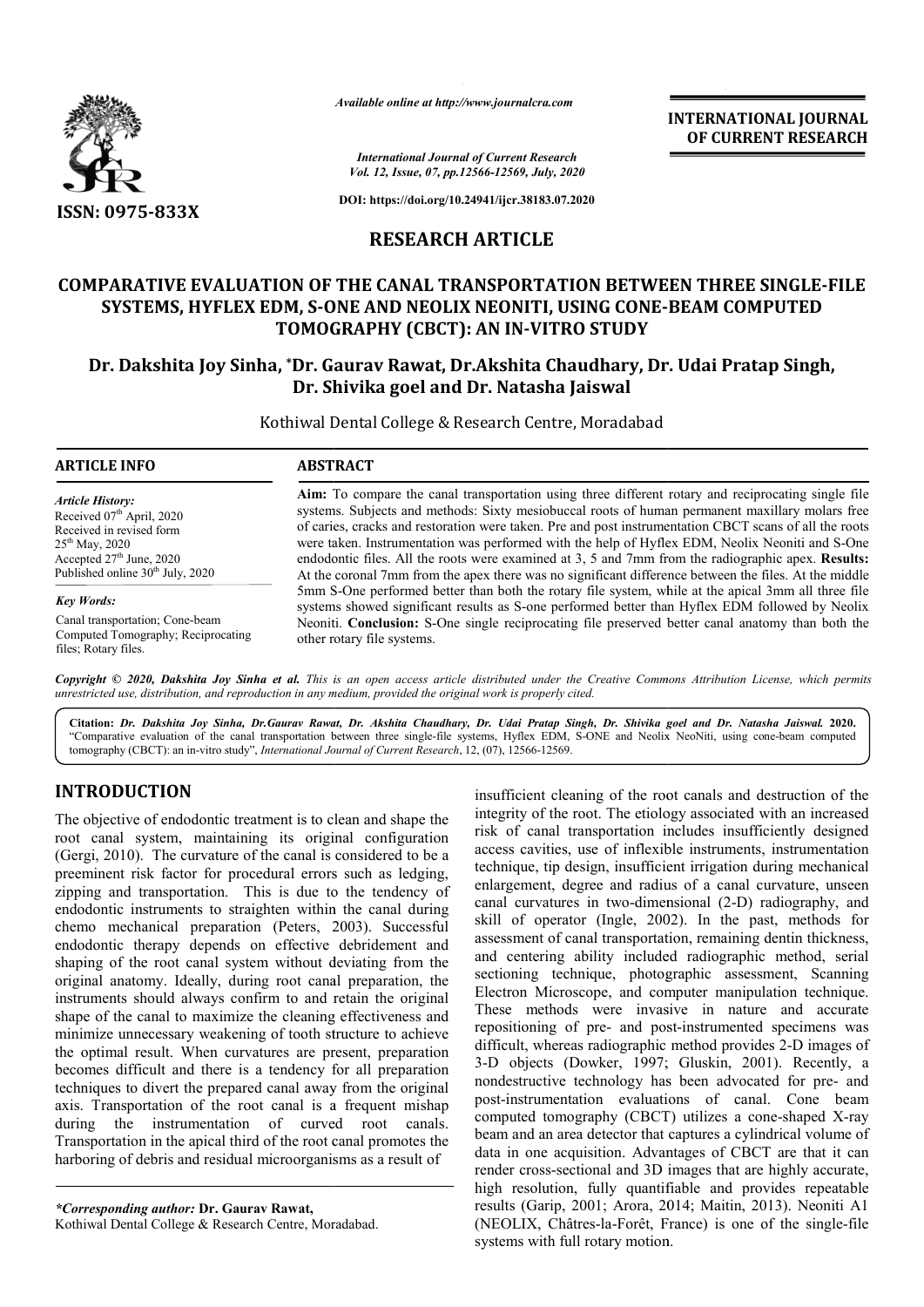This system has continuous rotating movement and is made up of special alloy that permits the file flexibility. This system is produced with three different sizes (20/0.08, 25/0.08 and 40/0.08) that are recommended to be used with speed of 300 to 500 rpm and torque limit of 1.5 N/cm. According to its manufacturer, the wire-cut electric discharge machining mechanism allows a sharper edge as well as much greater flexibility (Moazzami, 2016). This system is applied with a single-length preparation procedure that allows canal preparation at working length with a disposable single file. If proved efficient and safe, such simplified single-file instrumentation systems are favorable because of their ease of use. However, this system is not assessed yet except in a recent study (Moazzami, 2016) and this allegation should be proved by further investigation.

HyFlex® EDM (Coltene) is a new rotary system developed recently. Due to its controlled properties HyFlex® EDM files follow the anatomy of the canal, which can significantly reduce the risk of ledging, transportation and perforation. The built-in shape memory of HyFlex® EDM files prevents stress during canal preparation by changing their spiral shape thus preventing formation of microcracks and root dentin defects (Sankhe, 2017). Another single file system recently introduced in the market is S-One (Shanghai Fanta Dental Material Co.,Ltd). S-One is manufactured using AF (austenite finish) temperature. S-One has special heat treated wire which provides greater resistance to cyclic fatique. It has reduced screwing effect and decreased instrument stress.

# **MATERIALS AND METHODS**

This in vitro study was performed on mesiobuccal (MB) roots of 60 human maxillary molars (extracted for treatment purposes only). As the inclusion criteria, all teeth had to have a root length of 12 mm as well as more than 25° curvature greater than according to Schneider's method (Maitin *et al*., 2013; Hartmann, 2007' Nazari Moghadam, 2014) The teeth were stored in 2.5% sodium hypochlorite (NaOCl) for 2-3 hours and then stored in saline at 4°C, until the start of the procedure. After access cavity preparation, a#10 K-file (Mani, Tochigi, Japan) was placed inside the canal until emergence of its tip through the apical foramen. The working length was determined by subtracting 1 mm from the full length of the inserted K-file when the tip of the file was just visible from the apical foramen. Before canal preparation, a CBCT image was taken from each tooth using a NewTom VG 9000 CBCT device (Quantitative Radiology SRL Co., Verona, Italy), at 110 kVp,  $0.100$  mm axial thickness, and 9.5 mA and  $75\times75\times75$ µm3 voxel size (Maitin *et al*., 2013).

The teeth were assigned randomly to three groups  $(n=20)$ .

Group 1: HyFlex EDM (Dentsply, Tulsa Dental, Tulsa, OK, USA)

Group 2: Neolix Neoniti (Neolix Creative Dental Instruments, Châtres-la-Forêt, France)

Group 3: S-One (Shanghai Fanta Dental Material Co., Ltd)

An endodontist carried out the root canal preparation procedure using 2.5% NaOCl irrigation establishment of apical patency with a #10 K-file. In the first group the preparation was performed using Hyflex EDM instruments (Dentsply, Tulsa Dental, Tulsa, OK, USA). In the second group, the samples were prepared using Neoniti A1 (Neolix Creative Dental Instruments, Châtres-la-Forêt, France) instruments. In the third instrumentation was done with S-One reciprocating endodontic file. In all the groups the procedure was done using RC Prep lubricant (Premier Dental Products, Philadelphia, USA) and 2.5% NaOCl for irrigation. After preparation, the pre- and post-instrumentation CBCT images were taken with similar parameters. The images were evaluated using the Newtom scanner software (Newtom, Verona, Italy), for postinstrumentation changes.

The canal transportation at each of the sections pertaining to each of the 60 teeth, was measured using the following formula: (Y1–Y2)–(X1–X2) (Gergi, 2010; Nazari Moghadam, 2014; Short, 1997) (Figure 1), where Y is the shortest distance between the canal's distal periphery and the root's distal periphery (i.e., the thickness of distal canal wall), and X is the shortest distance between the canal walls and root mesial peripheries (mesial canal wall thickness). The first and second values represent the pre instrumentation and postinstrumentation measurements, respectively. The outcome of each parentheses block is the extent of canal wall removal in distal and mesial direction. Hence, a zero total outcome would mean the lack of canal transportation, while positive and negative outcomes would mean distal and mesial transportations, respectively.

# **RESULTS**

Evaluation of canal transportation was done at three levels between three groups i.e 7mm there was no significant results. At middle third i.e 5mm S-one performed better than both the rotary files but both the rotary files showed no statistically significant difference while at the apical 3mm level all the files showed statistically significant results where S-one showed least canal transportation followed by Hyflex EDM and Neolix Neoniti(Figures 2 and 3) (Tables 1,2 and 3).

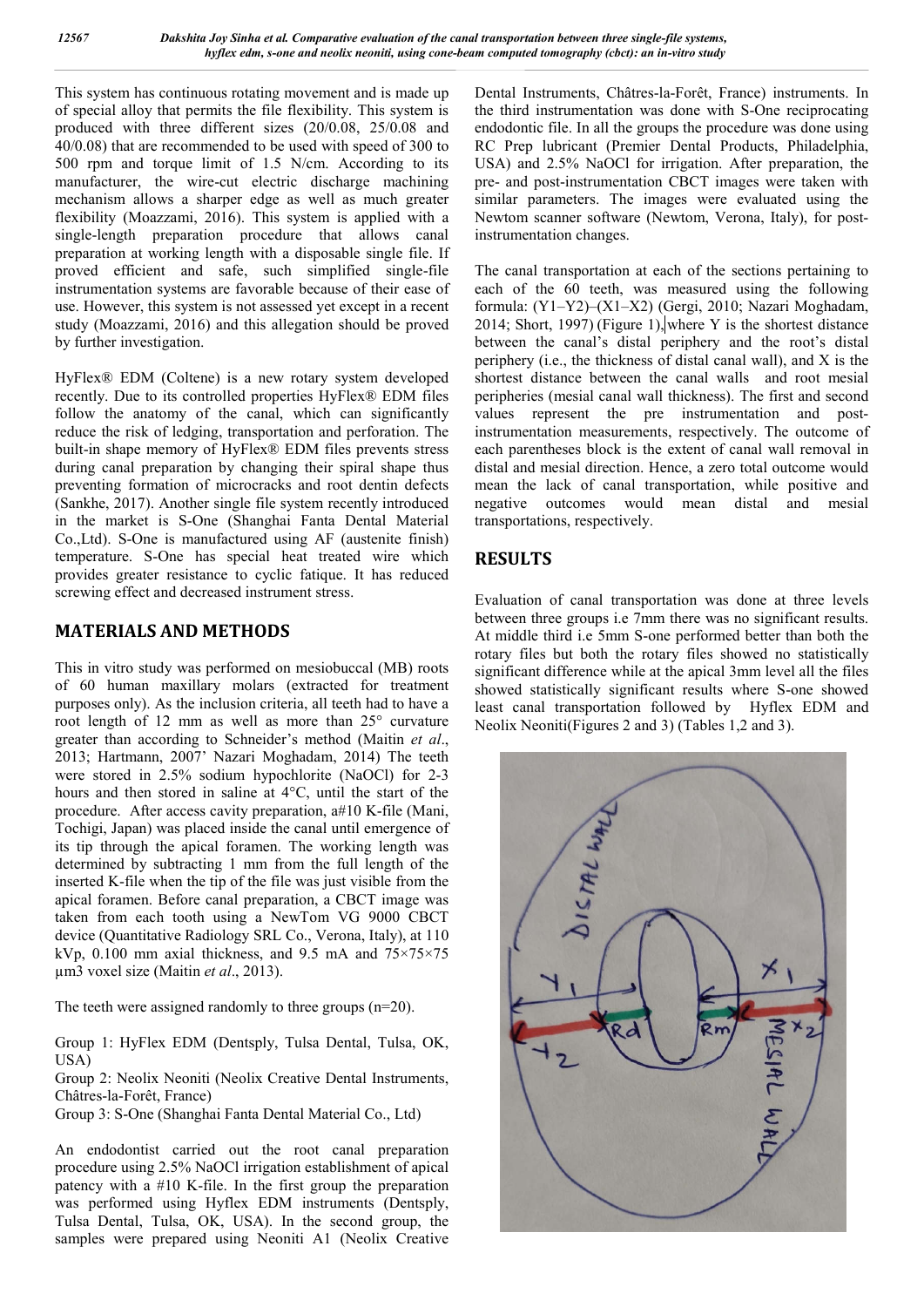

#### **Post Instrumentation**

H(a),(b),(c);S(a)(b)(c) and N(a)(b)(c) represent CT images after instrumentation with Hyflex EDM, S-one and Neolix Neoniti at 3,5 and 7mm respectively

| At coronal end:7 mm |              | Mean    | <b>Std Deviation</b> | P value |
|---------------------|--------------|---------|----------------------|---------|
|                     | S one        | $-0.20$ | 0.13                 | 0.363   |
| Mesial              | Hyflex edm   | $-0.33$ | 0.10                 |         |
|                     | Neolix       | $-0.25$ | 0.15                 |         |
|                     | <b>S</b> one | $-0.18$ | 0.08                 | 0.620   |
| Distal              | Hyflex edm   | $-0.18$ | 0.13                 |         |
|                     | Neolix       | $-0.13$ | 0.08                 |         |

One way anova, level of significance set at  $p < 0.05$ 

| At middle end:5 mm |                   | Mean    | <b>Std. Deviation</b> | P value                                  |
|--------------------|-------------------|---------|-----------------------|------------------------------------------|
|                    | S one             | $-0.08$ | 0.07                  | $0.001*$<br>S one>hyflex>neolix          |
| Mesial             | Hyflex edm        | $-0.36$ | 0.11                  |                                          |
|                    | Neolix            | $-0.88$ | 0.23                  |                                          |
| <b>Distal</b>      | S one             | $-0.02$ | 0.01                  | $0.001*$<br>Sone neolix<br>Hyflex>neolix |
|                    | <b>Hyflex</b> edm | $-0.18$ | 0.09                  |                                          |
|                    | Neolix            | $-0.93$ | 0.40                  |                                          |
|                    |                   |         |                       |                                          |

| t apical end:3 mm |            | Mean    | <b>Std Deviation</b> | P value                      |
|-------------------|------------|---------|----------------------|------------------------------|
|                   | S one      | $-0.04$ | 0.06                 | 0.048                        |
| Mesial            | Hyflex edm | $-0.18$ | 0.24                 | S one hyflex neolix          |
|                   | Neolix     | $-0.45$ | 0.52                 |                              |
| Distal            | S one      | $-0.06$ | 0.04                 | 0.013<br>S one hyflex neolix |
|                   | Hyflex edm | $-0.32$ | 0.16                 |                              |
|                   | Neolix     | $-0.25$ | 0.16                 |                              |

### One way anova, level of significance set at  $p < 0.05$

**DISCUSSION**

The present study aimed to compare the root canal transportation using S-One, Hyflex EDM and NeoNiTi singlefile systems in curved roots of maxillary first molars using CBCT. CBCT imaging is a noninvasive, relevant process for the analysis of canal geometry and shaping techniques (Elnaghy, 2014). In the present study, CBCT was used to evaluate the shaping performance of the tested groups. However, shaping of curved canals has been offset by a tendency for all preparation techniques to deviate the prepared canal from its original axis. Deviation from the original curvature can lead to excessive or inappropriate dentine removal, straightening of the canal and creation of a ledge in the dentinal wall, a biomechanical defect known as elbow, which forms the coronal to the elliptical-shaped apical seal, canals with hourglass appearance in cross-section, which requires stripping and over-preparation that weakens the tooth, resulting in fracture of the root (Marzouk, 2013) . The mesiobuccal root of maxillary first molars was chosen as they usually present with remarkable curvatures and have mesiodistal flattening (Gani, 1999). Teeth having root curvature ranging from 15° to 30° were selected. Curved canals were selected for this study because they present greater challenges to instrumentation (Zhao, 2014). The creation of a glide path is essential to allow the proper action of NiTi instruments either used in a rotary or reciprocating motion.<sup>(18)</sup> A mechanical or manual glide path is key to reducing the effect of torsional stresses along the canal, the screwing effect of rotary instruments, and the risk of instrument failure.<sup>(19)</sup> Furthermore, a glide path created mechanically might be faster and associated with a lower prevalence and severity of postoperative pain.

The single use of endodontic instruments has further supported to reduce instrument fatigue and possible cross-contamination associated with the use of NiTi rotary instruments for canal instrumentation (Azarpazhooh, 2008). In the present study, three levels were chosen: 3, 5 and 7 mm. These measurements represent the apical, middle and coronal thirds of root canals where curvatures with high vulnerability to iatrogenic mishaps typically exist. The amount of canal transportation increases with apical preparation greater than size 25 (Shivashankar, 2016); hence, the apical preparation was limited to size 25 file in the present study. In the present study, at 3 mm mesiodistally, the transportation is more with Neoniti and hyflex EDM than S-One, which was statistically significant. Berutti *et al*. have reported that reciprocating movement allows a more centralized chemo mechanical preparation when compared to continuous rotary motion, especially in the apical third (Berutti, 2012). To overcome the root curvature, 'balanced forced technique' was proposed by Roane *et al*. in  $1985$ .<sup>(23)</sup> Reciprocal action is the specially designed to work in a similar manner but in a reverse balanced force motion. A large rotating angle in the counter clockwise motion determines the instrument advances in the canal and engages dentin to cut it, whereas a smaller angle in the clockwise motion allows the file to be immediately disengaged and safely progress along the canal path, while reducing the effect of a screwing effect and file breakage. These angles are specific for the different instruments. At 5mm S-One performed better than both the rotary system. Cross section of Neoniti is a homothetic rectangle, the built-in abrasive property of the flutes, hard cutting edges, circumferential brushing motion in the middle, coronal third and pecking motion in apical third, may have led to aggressive cutting and caused canal transportation (Forghani, 2017). At 7mm there was no significant difference between all three files. When considering the apical third of the canal (points  $1-3$ ), the instrumentation with continuous rotation produced a greater enlargement of the canal compared with the reciprocating motion ( $P < .05$ ). This can be explained with the number of total rotations that the